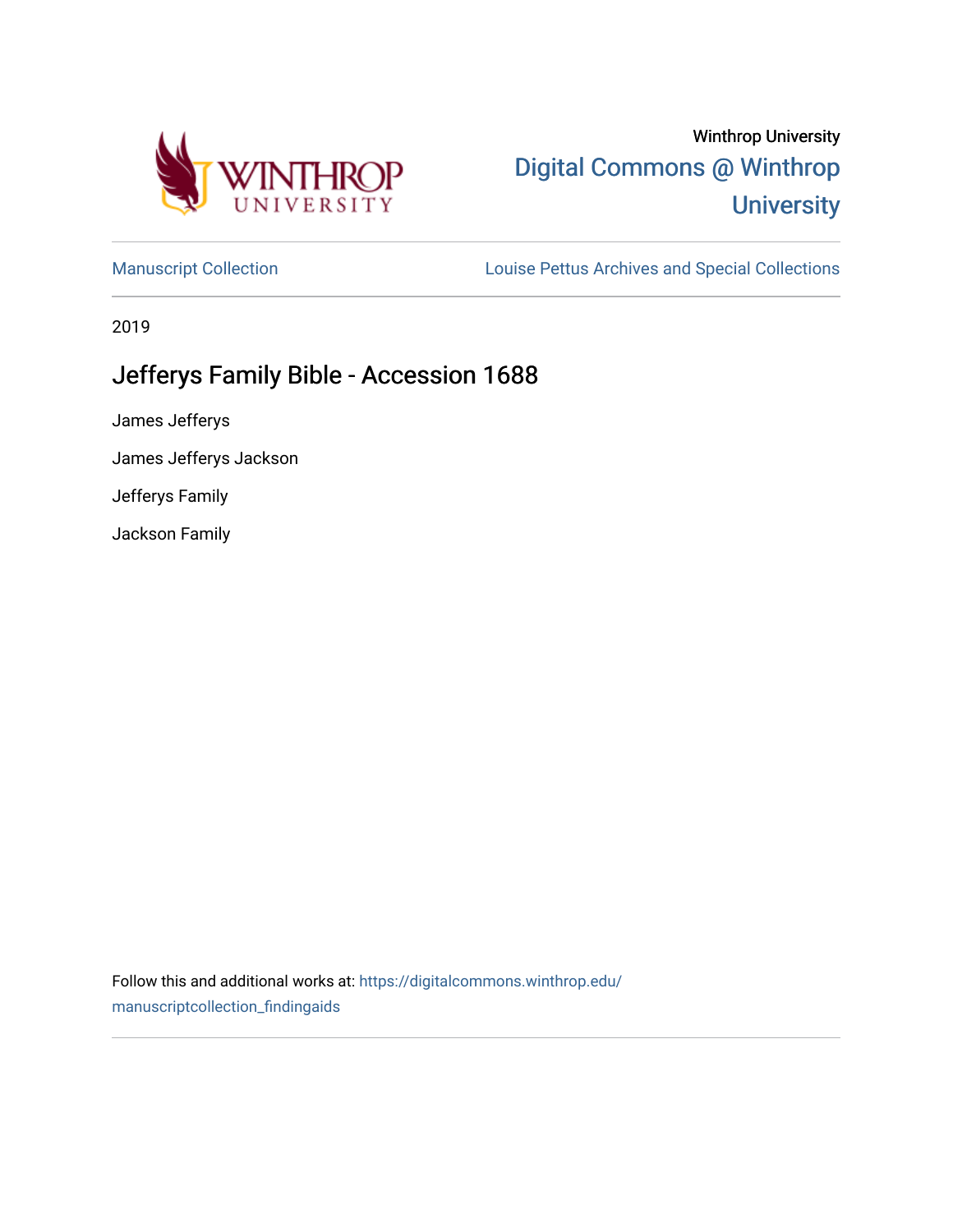# **WINTHROP UNIVERSITY LOUISE PETTUS ARCHIVES & SPECIAL COLLECTIONS**

# **MANUSCRIPT COLLECTION**

# **ACCESSION 1688**

## **JEFFERYS FAMILY BIBLE**

1823, 1872-1873, 1883, 1953, 1954, 1971 nd

1 Boxes, 2 Folders, & 1 Bound Volume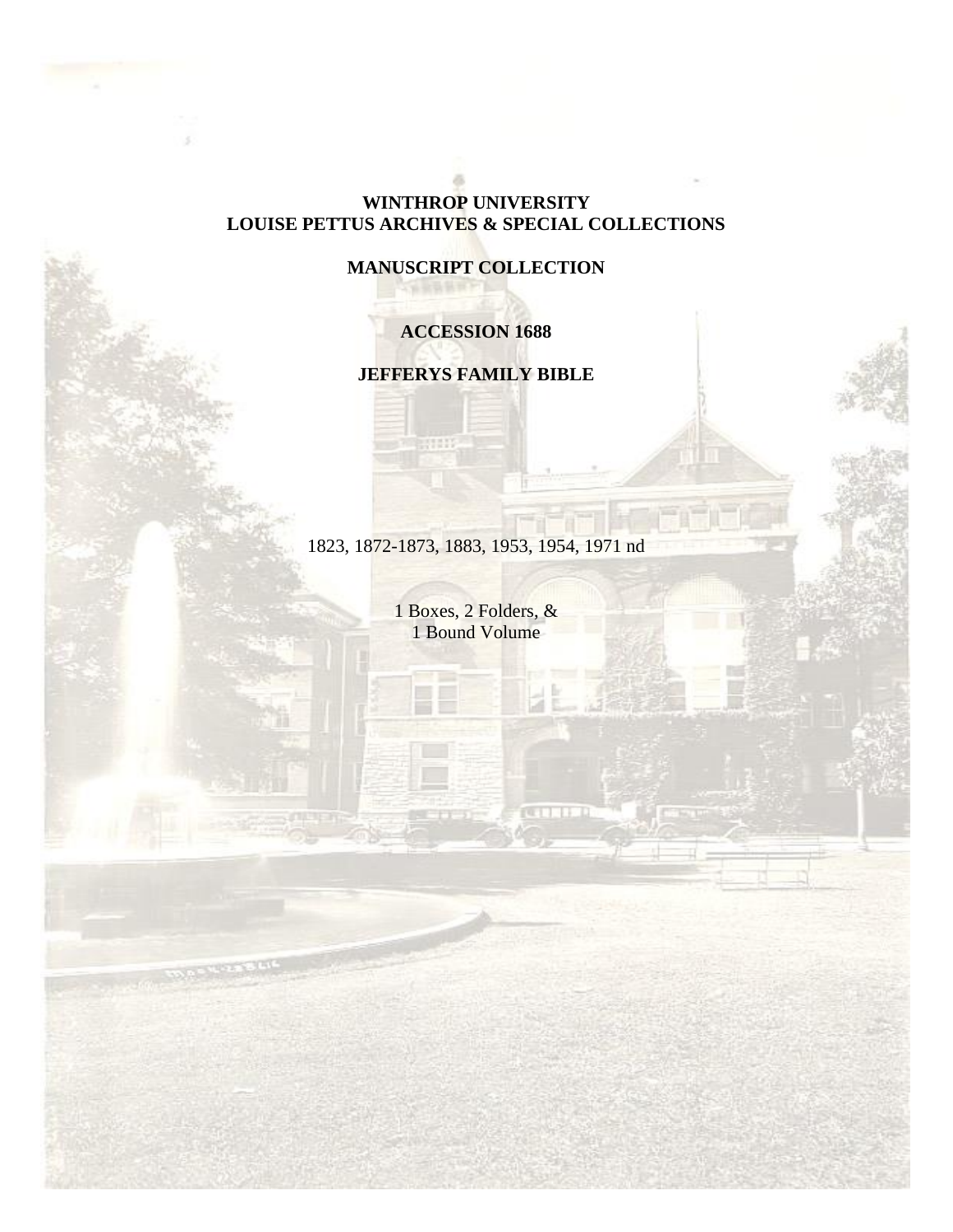#### **WINTHROP UNIVERSITY LOUISE PETTUS ARCHIVES & SPECIAL COLLECTIONS**

### **MANUSCRIPT COLLECTION**

ADDITIONS: \_\_\_\_, \_\_\_\_, \_\_\_\_\_\_ DATE: <u>October 22, 2019</u>

ACC. NO.: **\_1688\_** PROCESSED BY: Andrew Johnston NO. OF SECTIONS: 2

#### **JEFFERYS FAMILY BIBLE**

**I**

The Jefferys Family Bible was received from the York County Library via Jason Hyatt on August 8, 2019. The bible was previously donated to the Rock Hill Public Library by James Jefferys Jackson in 1971.

> Linear feet of shelf space occupied: .25 Approximate number of pieces: 500

Restrictions: Open to researchers under the rules and regulations of the Louise Pettus Archives & Special Collections at Winthrop University.

Literary Rights: For information concerning literary rights please contact the Louise Pettus Archives & Special Collections at Winthrop University.

Scope and Content Note: **The Jefferys Family Bibles consists of two bibles belonging to the Black Family and extended family of Rock Hill, SC. The bible contains genealogical entries and family records dating from 1800 through 1972 relating primarily to the Jeffreys and Jackson Family line, but also includes some connections to the Gilbert Family, Smith Family, Williams Family, and West Family. Wthin the pages of the Bible were several newspaper clippings and obituaries, funeral programs, notes, and other material.**

**The Jefferys Family can trace their York County roots to James Jeffreys (1800-1883) who is buried in Old Settlers Cemetery in York, SC. He was one of the first settlers of the area. He was originally from Island of Alderney in the English Channel and made his way to Yorkville, SC in 1821 when the town had but a couple hundred inhabitants.**